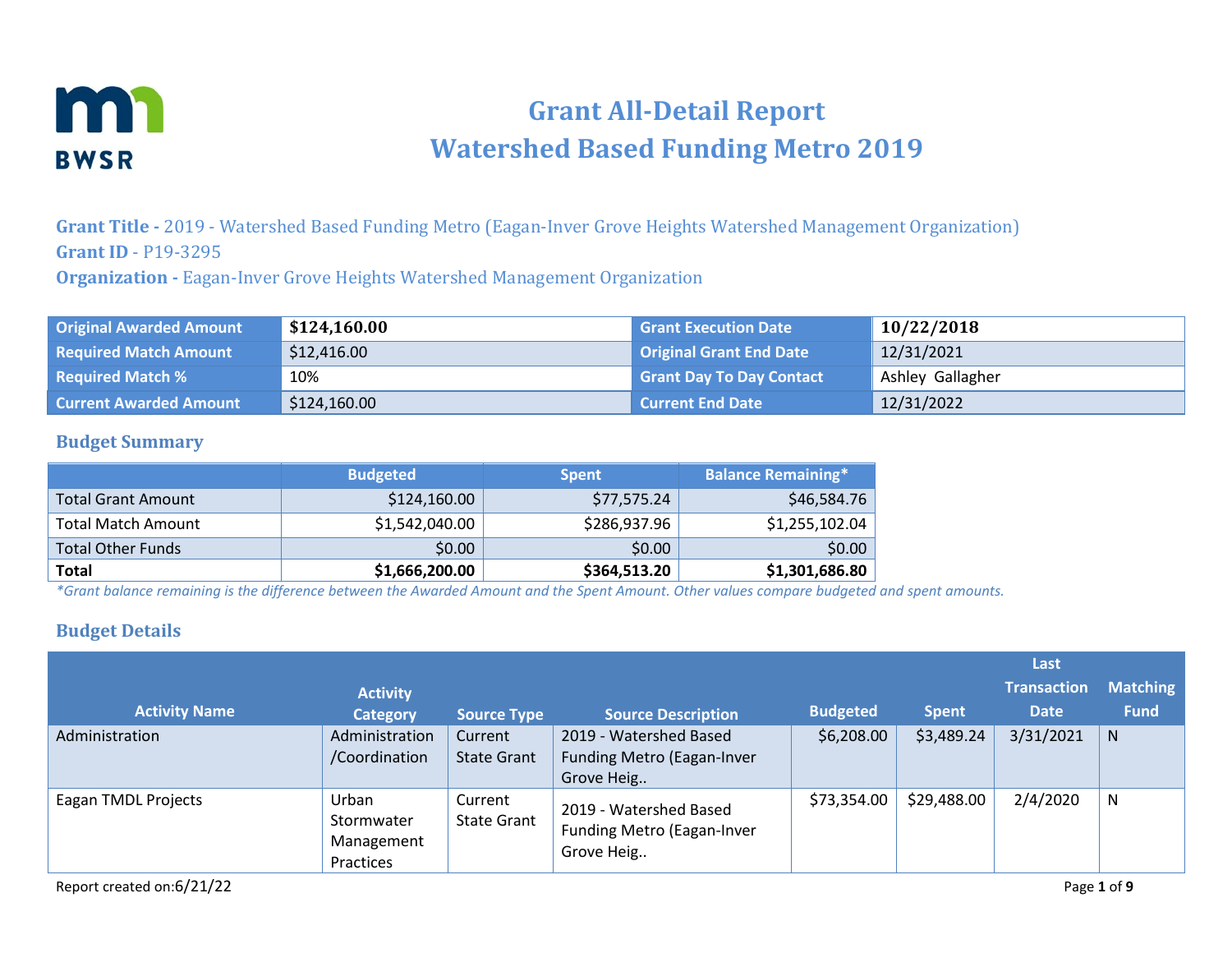|                                  |                                                       |                               |                                                                           |                    |                  | Last               |                 |
|----------------------------------|-------------------------------------------------------|-------------------------------|---------------------------------------------------------------------------|--------------------|------------------|--------------------|-----------------|
|                                  | <b>Activity</b>                                       |                               |                                                                           |                    |                  | <b>Transaction</b> | <b>Matching</b> |
| <b>Activity Name</b>             | <b>Category</b>                                       | <b>Source Type</b>            | <b>Source Description</b>                                                 | <b>Budgeted</b>    | <b>Spent</b>     | <b>Date</b>        | <b>Fund</b>     |
| Eagan TMDL Projects              | Urban<br>Stormwater<br>Management<br><b>Practices</b> | Local Fund                    | Eagan Local Funds                                                         | \$1,508,960.<br>00 | \$279,536.6<br>5 | 2/4/2020           | Y               |
| Lebanon Hills SWA Projects       | Urban<br>Stormwater<br>Management<br>Practices        | Current<br>State Grant        | 2019 - Watershed Based<br>Funding Metro (Eagan-Inver<br>Grove Heig        | \$22,729.31        | \$22,729.31      | 4/20/2021          | N               |
| Lebanon Hills SWA Projects       | Urban<br>Stormwater<br>Management<br>Practices        | Local Fund                    | Dakota County Local Funds                                                 | \$33,080.00        | \$7,401.31       | 4/20/2021          | Y               |
| Schulze Lake Alum Treatment      | Non-Structural<br>Management<br>Practices             | Current<br><b>State Grant</b> | 2019 - Watershed Based<br>Funding Metro (Eagan-Inver<br>Grove Heig        | \$15,110.00        | \$15,110.00      | 2/4/2020           | N               |
| <b>Technical and Engineering</b> | Technical/Engi<br>neering<br>Assistance               | Current<br><b>State Grant</b> | 2019 - Watershed Based<br><b>Funding Metro (Eagan-Inver</b><br>Grove Heig | \$6,758.69         | \$6,758.69       | 4/20/2021          | N               |

## **Activity Details Summary**

| <b>Activity Details</b>        | <b>Total Action Count</b> | <b>Total Activity Mapped</b> | Proposed Size / Unit 1 | <b>Actual Size / Unit</b> |
|--------------------------------|---------------------------|------------------------------|------------------------|---------------------------|
| 712M - Bioretention Basin      |                           |                              | 1 COUNT                | 1 COUNT                   |
| 712M - Bioretention Basin      |                           |                              | 1 COUNT                | <b>COUNT</b>              |
| 468 - Lined Waterway or Outlet |                           |                              | 1 COUNT                | 1 COUNT                   |
| 563M - Alum addition - In Lake |                           |                              | 1 COUNT                | . COUNT                   |

# **Proposed Activity Indicators**

| <b>Activity Name</b> | Indicator Name | <b>Value &amp; Units</b> | <b>Waterbody</b> | <b>Calculation Tool</b> | ----------<br>Lomments |
|----------------------|----------------|--------------------------|------------------|-------------------------|------------------------|
|                      |                |                          |                  |                         |                        |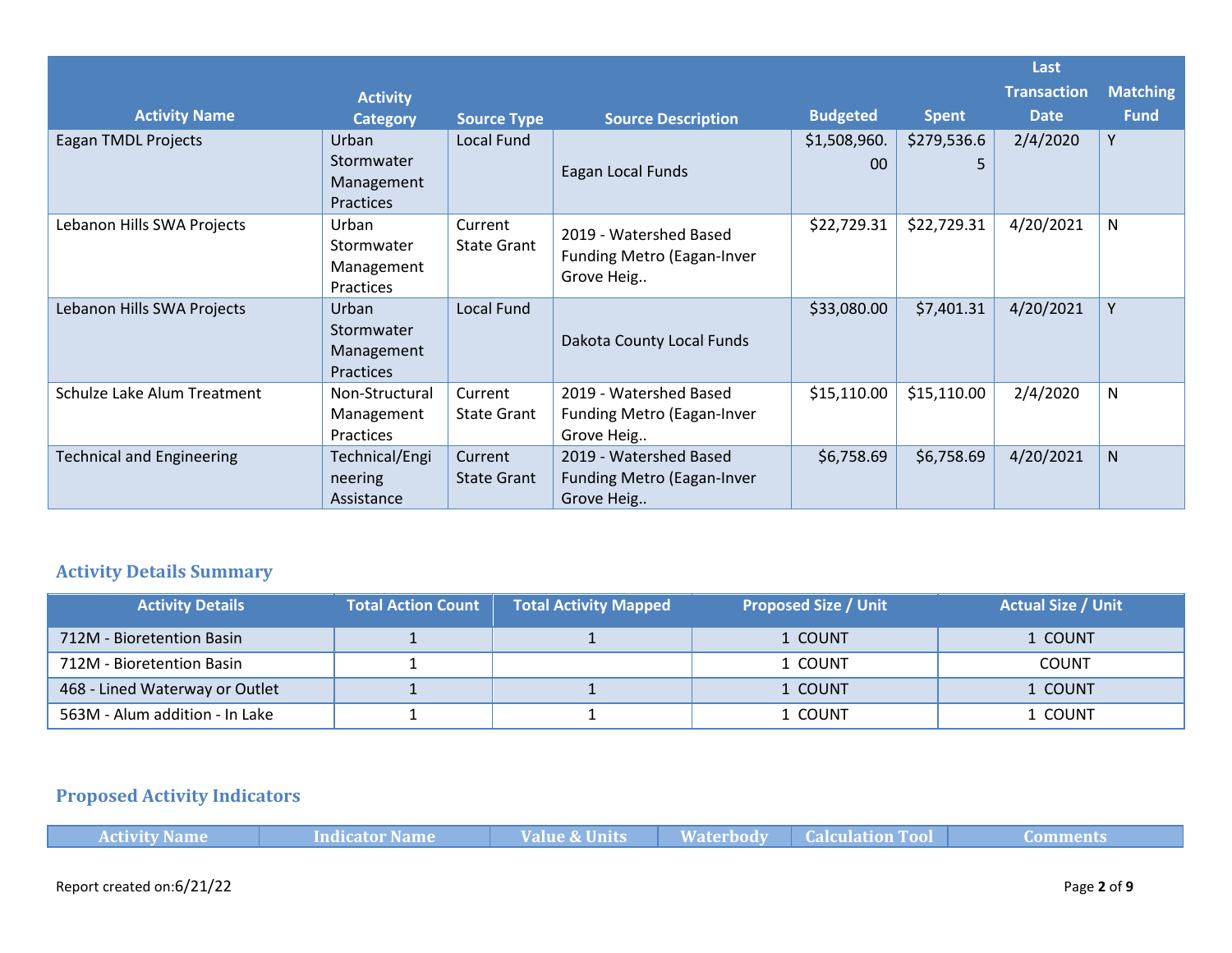# **Final Indicators Summary**

| <b>Indicator Name</b>       | <b>Total Value</b> | Unit   |
|-----------------------------|--------------------|--------|
| PHOSPHORUS (EST. REDUCTION) | 39.90              | LBS/YR |

## **Grant Activity**

| <b>Grant Activity - Administration</b> |                                                                                                                                                                                                                                                                                                                                                                                                                                                                                                          |                 |  |
|----------------------------------------|----------------------------------------------------------------------------------------------------------------------------------------------------------------------------------------------------------------------------------------------------------------------------------------------------------------------------------------------------------------------------------------------------------------------------------------------------------------------------------------------------------|-----------------|--|
| <b>Description</b>                     | E-IGHWMO administrator will manage the State funds and local match to include tracking time, referencing BWSR Grants<br>Administration Manual, providing interim and final eLINK reports, financial record keeping, providing website updates and<br>developing a feasibility study.<br>It is anticipated that the E-IGHWMO will enter into a JPA with Dakota County SWCD for 2018-2021 to administer the FY19<br>grant. The final workplan will be loaded to eLink once approved by both organizations. |                 |  |
| <b>Category</b>                        | ADMINISTRATION/COORDINATION                                                                                                                                                                                                                                                                                                                                                                                                                                                                              |                 |  |
| <b>Start Date</b>                      | 22-Oct-18                                                                                                                                                                                                                                                                                                                                                                                                                                                                                                | <b>End Date</b> |  |
| <b>Has Rates and Hours?</b>            | Yes                                                                                                                                                                                                                                                                                                                                                                                                                                                                                                      |                 |  |
| <b>Actual Results</b>                  | JPAs were executed with the City of Eagan and Dakota County. The Feasibility Study for Schulze Lake was submitted and<br>approved by BWSR. There was coordination on projects before, during and after implementation.<br>Coordination with City of Eagan and Dakota County continues, as well as keeping the E-IGHWMO Board updated. Grant<br>extended to December 31, 2022.                                                                                                                            |                 |  |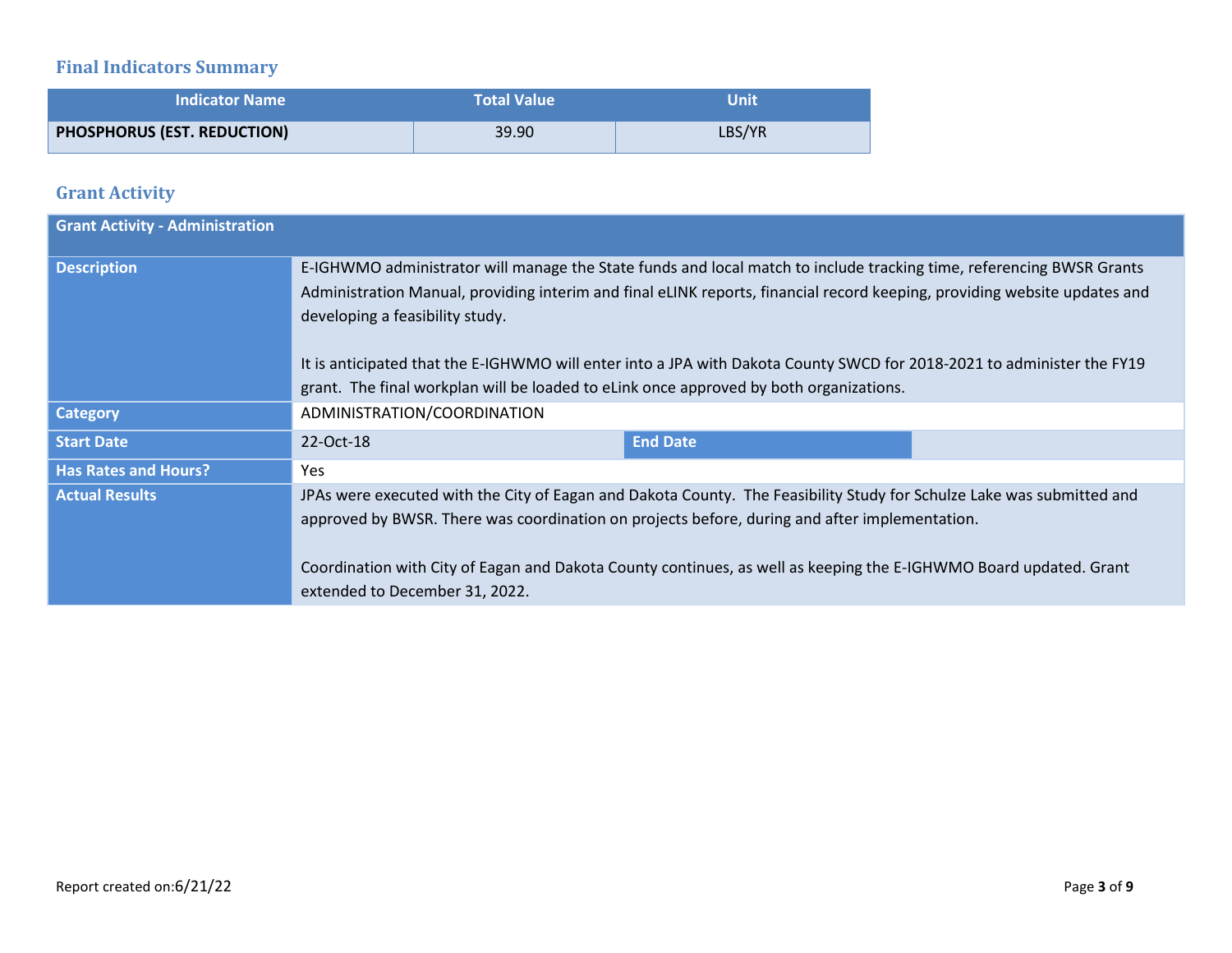| <b>Grant Activity - Eagan TMDL Projects</b> |                                                                                                                                                                                                                                                                                                                                                                                                                                                                                                                                            |                                                                                                                                                                                                                                                                                                                                                                                                                                                                                   |  |  |  |  |
|---------------------------------------------|--------------------------------------------------------------------------------------------------------------------------------------------------------------------------------------------------------------------------------------------------------------------------------------------------------------------------------------------------------------------------------------------------------------------------------------------------------------------------------------------------------------------------------------------|-----------------------------------------------------------------------------------------------------------------------------------------------------------------------------------------------------------------------------------------------------------------------------------------------------------------------------------------------------------------------------------------------------------------------------------------------------------------------------------|--|--|--|--|
| <b>Description</b>                          |                                                                                                                                                                                                                                                                                                                                                                                                                                                                                                                                            | Funds will be used to install two projects from the Eagan Neighborhood Lakes TMDL and Management Plans Report (2015).<br>Project design, construction, oversight and certification will be provided through contractors. The City of Eagan will contract<br>and manage the project. E-IGHWMO will provide oversight for grant management purposes.<br>E-IGHWMO will enter into a JPA with the City of Eagan to allow grant dollars to pass through. Grant funds will only be used |  |  |  |  |
|                                             | towards construction costs. The JPA will be uploaded to eLink upon approval by both entities.                                                                                                                                                                                                                                                                                                                                                                                                                                              |                                                                                                                                                                                                                                                                                                                                                                                                                                                                                   |  |  |  |  |
| <b>Category</b>                             | URBAN STORMWATER MANAGEMENT PRACTICES                                                                                                                                                                                                                                                                                                                                                                                                                                                                                                      |                                                                                                                                                                                                                                                                                                                                                                                                                                                                                   |  |  |  |  |
| <b>Start Date</b>                           | 22-Oct-18                                                                                                                                                                                                                                                                                                                                                                                                                                                                                                                                  | <b>End Date</b>                                                                                                                                                                                                                                                                                                                                                                                                                                                                   |  |  |  |  |
| <b>Has Rates and Hours?</b>                 | No.                                                                                                                                                                                                                                                                                                                                                                                                                                                                                                                                        |                                                                                                                                                                                                                                                                                                                                                                                                                                                                                   |  |  |  |  |
| <b>Actual Results</b>                       | One of two TMDL projects, the iron enhanced sand filter for pond DP-3 in Le May Lake watershed, was completed at the end<br>of 2019. Coordination on results and payment will occur in 2020.<br>The Carlson Lake TMDL Filtration System project is being assessed. The City of Eagan completed an Alum Treatment and is<br>weighing the cost/benefit of further reductions from the proposed Filtration System.<br>In 2020, LeMay Lake project payment/reporting was completed. Carlson Lake had a further study done by the City of Eagan |                                                                                                                                                                                                                                                                                                                                                                                                                                                                                   |  |  |  |  |
|                                             | and Wenck to fine-tune the cost-benefit of the filtration system. City of Eagan intends to move forward with the project but<br>construction timeline is not yet determined.<br>In 2021, JPA amended to allow shifting of funds to the Carlson Project. Carlson Lake project was contracted but unable to be<br>constructed due to materials shortage. Construction will occur in 2022. Grant extended by a year to accommodate delays.                                                                                                    |                                                                                                                                                                                                                                                                                                                                                                                                                                                                                   |  |  |  |  |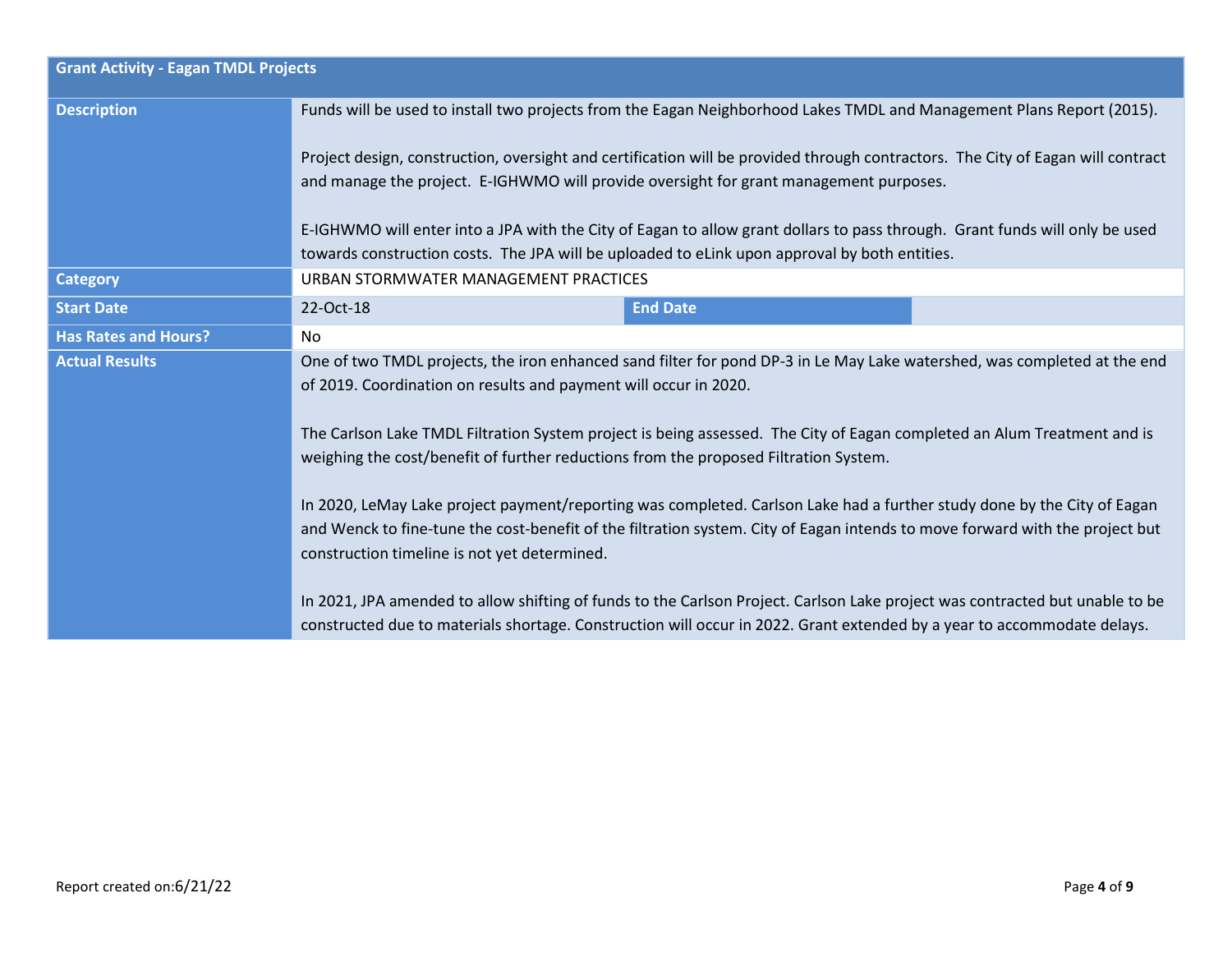|                                    | <b>Activity Action - Le May Lake TMDL - IESF</b> |                                                                                                              |                                                                                                                 |                                      |              |              |           |
|------------------------------------|--------------------------------------------------|--------------------------------------------------------------------------------------------------------------|-----------------------------------------------------------------------------------------------------------------|--------------------------------------|--------------|--------------|-----------|
|                                    | <b>Practice</b>                                  |                                                                                                              | 712M - Bioretention Basin                                                                                       | <b>Count of Activities</b>           |              | $\mathbf{1}$ |           |
|                                    | <b>Description</b>                               |                                                                                                              | The City of Eagan went out for bid on the project in Spring 2019. Construction started in July and was complete |                                      |              |              |           |
|                                    |                                                  |                                                                                                              | by September. Wenck was contracted for project design and construction oversight. Wenck assigned a Certified    |                                      |              |              |           |
|                                    |                                                  | Professional Engineer to the project. The JPA between the City of Eagan and E-IGHWMO establishes the City as |                                                                                                                 |                                      |              |              |           |
|                                    |                                                  |                                                                                                              | the responsible entity for maintenance over the next 25 years.                                                  |                                      |              |              |           |
|                                    | <b>Proposed Size / Units</b>                     |                                                                                                              | 1.00 COUNT                                                                                                      | Lifespan                             |              |              | 25 Years  |
|                                    | <b>Actual Size/Units</b>                         |                                                                                                              | 1.00 COUNT                                                                                                      | <b>Installed Date</b>                |              |              | 12-Sep-19 |
|                                    | <b>Mapped Activities</b>                         |                                                                                                              | 1 Point(s)                                                                                                      | <b>Technical Assistance Provider</b> |              |              |           |
|                                    | Final Indicator for Le May Lake TMDL - IESF      |                                                                                                              |                                                                                                                 |                                      |              |              |           |
| <b>Indicator Name</b>              |                                                  |                                                                                                              | PHOSPHORUS (EST. REDUCTION)                                                                                     |                                      | <b>Value</b> | 28           |           |
| <b>Indicator Subcategory/Units</b> |                                                  | WATER POLLUTION (REDUCTION ESTIMATES) LBS/YR<br><b>Calculation Tool</b>                                      |                                                                                                                 |                                      | Other        |              |           |
| <b>Waterbody</b>                   |                                                  | Le May Lake                                                                                                  |                                                                                                                 |                                      |              |              |           |

| <b>Activity Action - Carlson Lake Filtration System</b> |                                                                                                               |                               |          |  |
|---------------------------------------------------------|---------------------------------------------------------------------------------------------------------------|-------------------------------|----------|--|
| <b>Practice</b>                                         | 712M - Bioretention Basin                                                                                     | <b>Count of Activities</b>    |          |  |
| <b>Description</b>                                      | Project was identified as part of the Eagan Lakes TMDL and would reduce the amount of phosphorus entering the |                               |          |  |
|                                                         | lake. Project is still in the design phase.                                                                   |                               |          |  |
| <b>Proposed Size / Units</b>                            | 1.00 COUNT                                                                                                    | <b>Lifespan</b>               | 25 Years |  |
| <b>Actual Size/Units</b>                                | <b>COUNT</b>                                                                                                  | <b>Installed Date</b>         |          |  |
| <b>Mapped Activities</b>                                | <b>No</b>                                                                                                     | Technical Assistance Provider |          |  |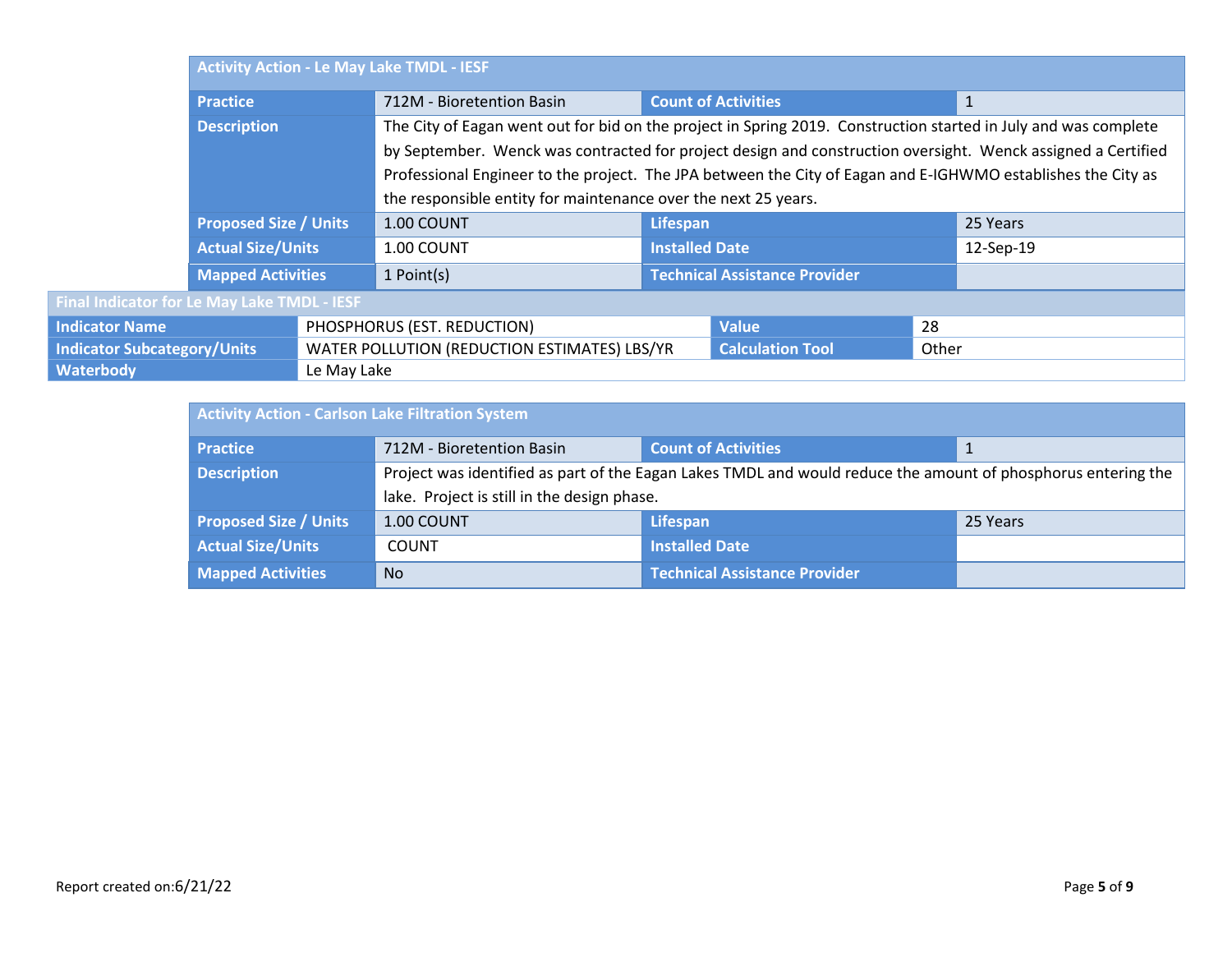| <b>Grant Activity - Lebanon Hills SWA Projects</b> |                                                                                                                                                                                                                                                                                                                                                                                                                                                                                                                                                                  |  |  |  |  |
|----------------------------------------------------|------------------------------------------------------------------------------------------------------------------------------------------------------------------------------------------------------------------------------------------------------------------------------------------------------------------------------------------------------------------------------------------------------------------------------------------------------------------------------------------------------------------------------------------------------------------|--|--|--|--|
| <b>Description</b>                                 | Funds will be used to install a project from the Lebanon Hills Regional Park Subwatershed Assessment (2017).                                                                                                                                                                                                                                                                                                                                                                                                                                                     |  |  |  |  |
|                                                    | Project design, construction, oversight and certification will be provided through contractors. Dakota County will contract<br>and manage the project. E-IGHWMO will provide oversight for grant management purposes.                                                                                                                                                                                                                                                                                                                                            |  |  |  |  |
|                                                    | E-IGHWMO will enter into a JPA with Dakota County to allow grant dollars to pass through. Grant funds will only be used<br>towards construction costs. The JPA will be uploaded to eLink upon approval by both entities.                                                                                                                                                                                                                                                                                                                                         |  |  |  |  |
| <b>Category</b>                                    | URBAN STORMWATER MANAGEMENT PRACTICES                                                                                                                                                                                                                                                                                                                                                                                                                                                                                                                            |  |  |  |  |
| <b>Start Date</b>                                  | <b>End Date</b><br>22-Oct-18                                                                                                                                                                                                                                                                                                                                                                                                                                                                                                                                     |  |  |  |  |
| <b>Has Rates and Hours?</b>                        | No                                                                                                                                                                                                                                                                                                                                                                                                                                                                                                                                                               |  |  |  |  |
| <b>Actual Results</b>                              | The Holland Lake Channel project has been surveyed and is in the design phase. The project requires coordination and<br>acceptance of the design by many partners, including Dakota County Parks.<br>In 2020, the Holland Lake project was completed. Invoices are being processed, contractor invoices were under budget. A<br>workplan amendment may be requested to shift funds to a new T/E activity to support the Holland Lake work.<br>In 2021, project costs exceeded the County-EIGHWMO JPA amount, final payment was made and T/E for the Holland Lake |  |  |  |  |
|                                                    | project was shifted into its own eLink activity. Activity is complete.                                                                                                                                                                                                                                                                                                                                                                                                                                                                                           |  |  |  |  |

|                                                               | <b>Activity Action - Holland Lake Channel Stabilization</b> |                             |                                                                                                                 |                                      |                         |             |              |
|---------------------------------------------------------------|-------------------------------------------------------------|-----------------------------|-----------------------------------------------------------------------------------------------------------------|--------------------------------------|-------------------------|-------------|--------------|
|                                                               | <b>Practice</b>                                             |                             | 468 - Lined Waterway or Outlet                                                                                  | <b>Count of Activities</b>           |                         |             | $\mathbf{1}$ |
|                                                               | <b>Description</b>                                          |                             | Gully erosion is occurring in the drainage from the Tamarack Swamp to Holland Lake. Achannel stabilization      |                                      |                         |             |              |
|                                                               |                                                             |                             | project will hold soil in place, slow water flow and therefore reduce the amount of soil that reaches the lake. |                                      |                         |             |              |
|                                                               | <b>Proposed Size / Units</b>                                |                             | 1.00 COUNT                                                                                                      | Lifespan                             |                         | 10 Years    |              |
|                                                               | <b>Actual Size/Units</b>                                    |                             | 1.00 COUNT                                                                                                      | <b>Installed Date</b>                |                         | 7-Dec-20    |              |
|                                                               | <b>Mapped Activities</b>                                    |                             | $1$ Line(s)                                                                                                     | <b>Technical Assistance Provider</b> |                         | <b>SWCD</b> |              |
| <b>Final Indicator for Holland Lake Channel Stabilization</b> |                                                             |                             |                                                                                                                 |                                      |                         |             |              |
| <b>Indicator Name</b>                                         |                                                             | PHOSPHORUS (EST. REDUCTION) |                                                                                                                 | <b>Value</b>                         |                         |             |              |
| <b>Indicator Subcategory/Units</b>                            |                                                             |                             | WATER POLLUTION (REDUCTION ESTIMATES) LBS/YR                                                                    |                                      | <b>Calculation Tool</b> | Other       |              |
| <b>Waterbody</b>                                              |                                                             | <b>Holland Lake</b>         |                                                                                                                 |                                      |                         |             |              |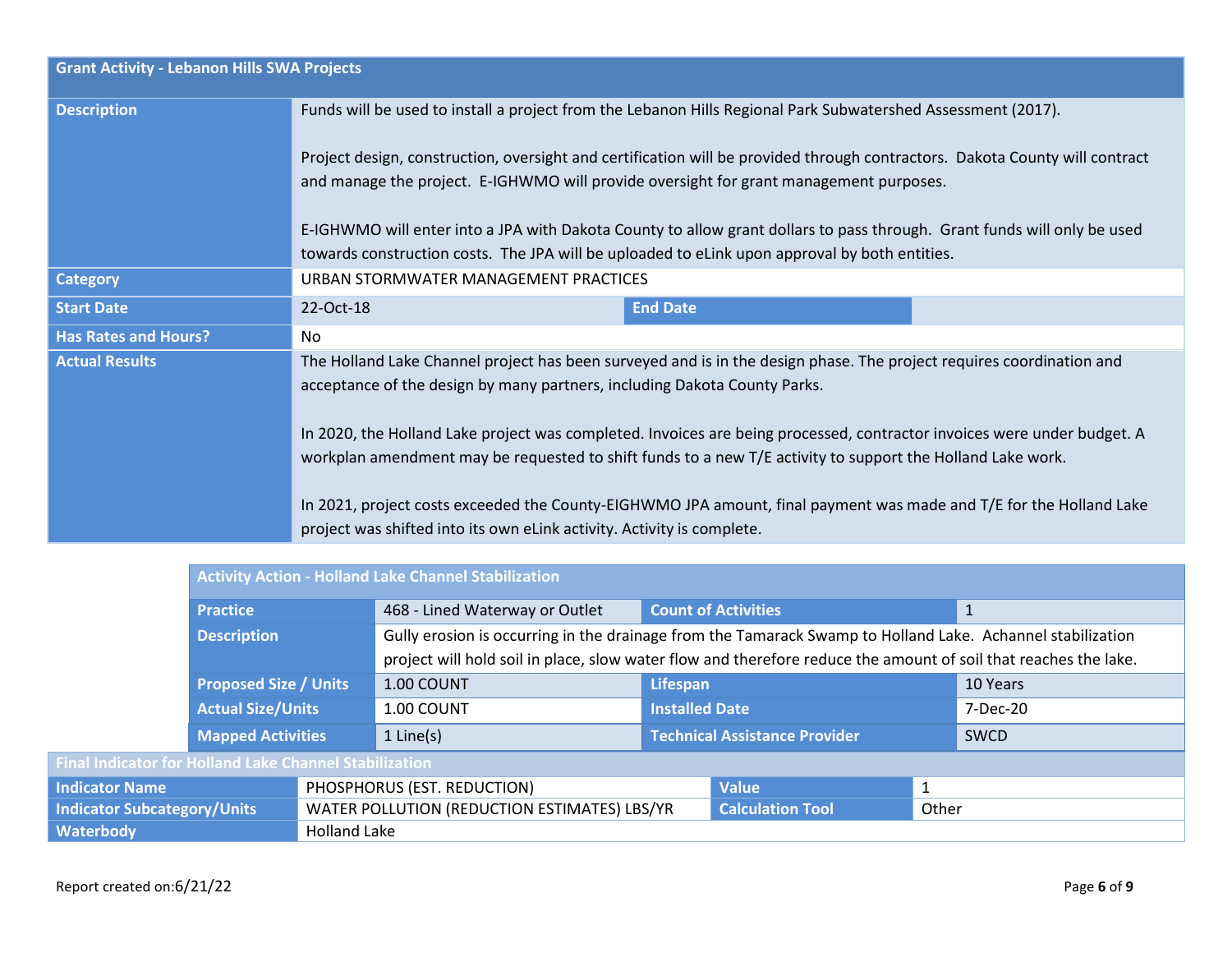| <b>Grant Activity - Schulze Lake Alum Treatment</b> |                                                                                                                                                                                                                                                                                                                                                                                                                                                                                                                                                                                                                                                                                        |                 |           |  |  |
|-----------------------------------------------------|----------------------------------------------------------------------------------------------------------------------------------------------------------------------------------------------------------------------------------------------------------------------------------------------------------------------------------------------------------------------------------------------------------------------------------------------------------------------------------------------------------------------------------------------------------------------------------------------------------------------------------------------------------------------------------------|-----------------|-----------|--|--|
| <b>Description</b>                                  | Alum treatment for Schulze Lake consistent with the Lebanon Hills Subwatershed Assessment (2017) and the Schulze Lake<br>Feasibility Study.                                                                                                                                                                                                                                                                                                                                                                                                                                                                                                                                            |                 |           |  |  |
|                                                     | Project design, construction, oversight and certification will be provided through contractors. Dakota County will contract and<br>manage the project. E-IGHWMO will provide oversight for grant management purposes.                                                                                                                                                                                                                                                                                                                                                                                                                                                                  |                 |           |  |  |
|                                                     | E-IGHWMO will enter into a JPA with Dakota County to allow grant dollars to pass through. The JPA will be uploaded to eLink<br>upon approval by both entities.                                                                                                                                                                                                                                                                                                                                                                                                                                                                                                                         |                 |           |  |  |
| <b>Category</b>                                     | NON-STRUCTURAL MANAGEMENT PRACTICES                                                                                                                                                                                                                                                                                                                                                                                                                                                                                                                                                                                                                                                    |                 |           |  |  |
| <b>Start Date</b>                                   | 22-Oct-18                                                                                                                                                                                                                                                                                                                                                                                                                                                                                                                                                                                                                                                                              | <b>End Date</b> | 01-Oct-19 |  |  |
| <b>Has Rates and Hours?</b>                         | No                                                                                                                                                                                                                                                                                                                                                                                                                                                                                                                                                                                                                                                                                     |                 |           |  |  |
| <b>Actual Results</b>                               | JPA completed in 2019. The Schulze Lake alum treatment project started in the fall of 2019 with the first dose of alum being<br>applied. A second dose is still planned for fall 2020. Dakota County will monitor water quality during the 2020 season.<br>Partners will work on processing a partial payment in 2020.<br>Partial payment was made in early 2020. Water monitoring by Dakota County occurred through out the season. Assessment<br>of effectiveness began.<br>In 2021, water monitoring continued and the consultant determined one dose to be effective in meeting reduction goals.<br>Decision made that a second dose of alum was not needed. Activity is complete. |                 |           |  |  |
|                                                     |                                                                                                                                                                                                                                                                                                                                                                                                                                                                                                                                                                                                                                                                                        |                 |           |  |  |

|                                                        | <b>Activity Action - Schulze Lake Alum Treatment</b> |                                              |                                                           |                                      |              |                           |
|--------------------------------------------------------|------------------------------------------------------|----------------------------------------------|-----------------------------------------------------------|--------------------------------------|--------------|---------------------------|
| <b>Practice</b>                                        |                                                      | 563M - Alum addition - In Lake               | <b>Count of Activities</b>                                |                                      | $\mathbf{1}$ |                           |
|                                                        | <b>Description</b>                                   |                                              | Aluminum sulfate treatment for phosphorus in Schulze lake |                                      |              |                           |
| <b>Proposed Size / Units</b>                           |                                                      | 1.00 COUNT                                   | Lifespan                                                  |                                      | 10 Years     |                           |
| <b>Actual Size/Units</b>                               |                                                      | 1.00 COUNT                                   | <b>Installed Date</b>                                     |                                      | 1-Oct-19     |                           |
|                                                        | <b>Mapped Activities</b>                             |                                              | 1 Point(s)                                                | <b>Technical Assistance Provider</b> |              | <b>Private Consultant</b> |
| <b>Final Indicator for Schulze Lake Alum Treatment</b> |                                                      |                                              |                                                           |                                      |              |                           |
| <b>Indicator Name</b>                                  |                                                      | PHOSPHORUS (EST. REDUCTION)                  |                                                           | <b>Value</b>                         | 10.9         |                           |
| <b>Indicator Subcategory/Units</b>                     |                                                      | WATER POLLUTION (REDUCTION ESTIMATES) LBS/YR |                                                           | <b>Calculation Tool</b>              | Other        |                           |
| Waterbody                                              |                                                      | Schulze Lake                                 |                                                           |                                      |              |                           |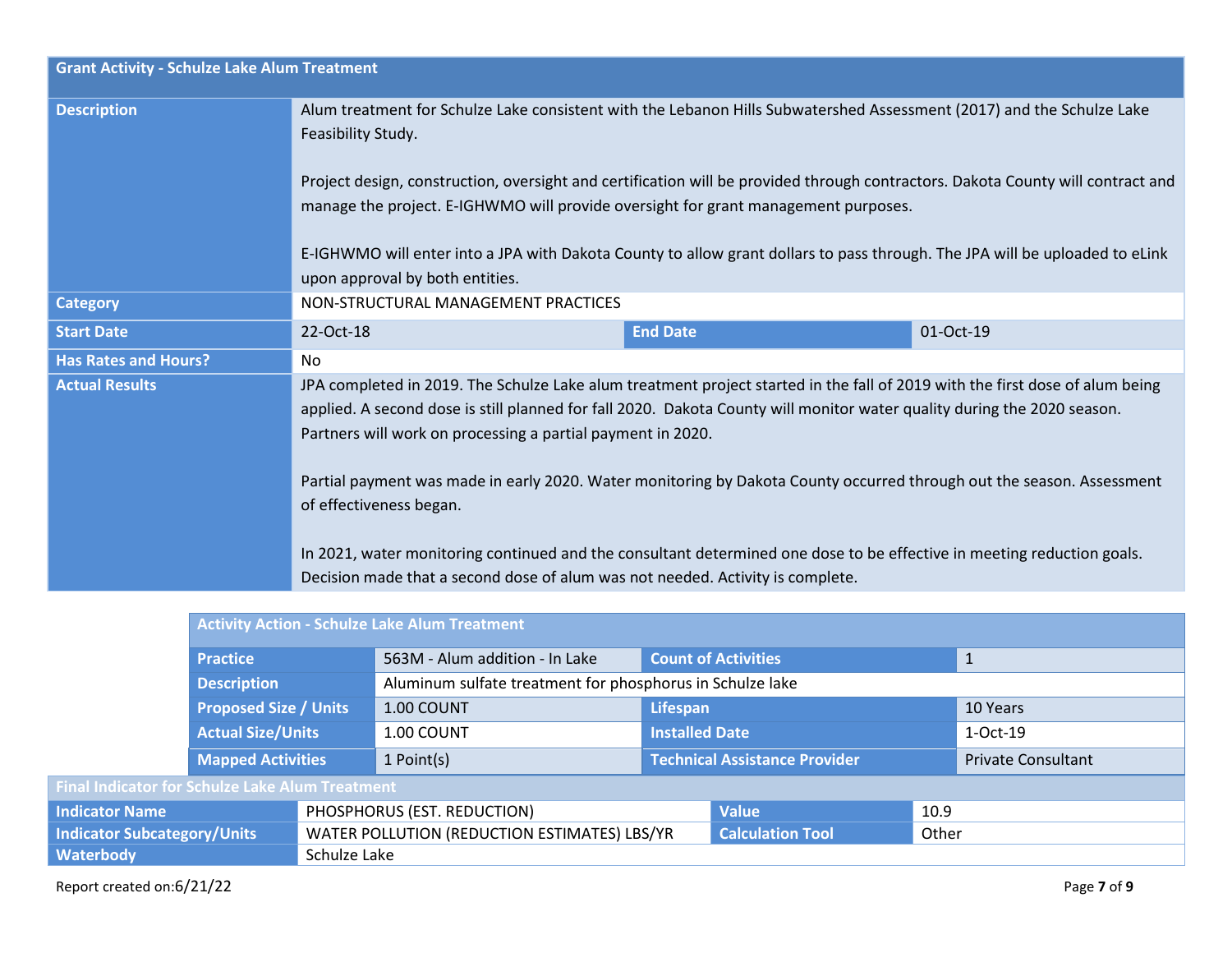| <b>Grant Activity - Technical and Engineering</b> |                                                                                                                                                                                                                                                                                                                                                                                   |                 |           |  |
|---------------------------------------------------|-----------------------------------------------------------------------------------------------------------------------------------------------------------------------------------------------------------------------------------------------------------------------------------------------------------------------------------------------------------------------------------|-----------------|-----------|--|
| <b>Description</b>                                | Survey, design, construction oversight and certification for Holland Lake Channel Stabilization. Work to be completed by<br>Dakota SWCD.                                                                                                                                                                                                                                          |                 |           |  |
| <b>Category</b>                                   | TECHNICAL/ENGINEERING ASSISTANCE                                                                                                                                                                                                                                                                                                                                                  |                 |           |  |
| <b>Start Date</b>                                 | 22-Oct-18                                                                                                                                                                                                                                                                                                                                                                         | <b>End Date</b> | 07-Dec-20 |  |
| <b>Has Rates and Hours?</b>                       | <b>Yes</b>                                                                                                                                                                                                                                                                                                                                                                        |                 |           |  |
| <b>Actual Results</b>                             | In 2019, the project was surveyed and designed. Project was awaiting review by partners, including Dakota County Parks.<br>In 2020, the project was constructed and certified. Project was checked throughout the first season and remained effective.<br>Workplan shift to T/E activity needed.<br>In 2021, project was paid and workplan change was made. Activity is complete. |                 |           |  |

### **Grant Attachments**

| <b>Document Name</b>                        | <b>Document Type</b>      | <b>Description</b>                                             |
|---------------------------------------------|---------------------------|----------------------------------------------------------------|
| 2019 WBIF Metro amendment EXECUTED          | <b>Grant Agreement</b>    |                                                                |
|                                             | Amendment                 |                                                                |
| 2019 Watershed Based Funding Metro          | <b>Grant Agreement</b>    | 2019 Watershed Based Funding Metro - Eagan-Inver Grove Heights |
|                                             |                           | Watershed Management Organization                              |
| 2019 Watershed Based Funding Metro EXECUTED | <b>Grant Agreement</b>    | 2019 Watershed Based Funding Metro - Eagan-Inver Grove Heights |
|                                             |                           | Watershed Management Organization                              |
| 2021 P19-3295 Grant Amendment               | <b>Grant Agreement</b>    |                                                                |
|                                             | Amendment                 |                                                                |
| <b>All Details Report</b>                   | <b>Workflow Generated</b> | Workflow Generated - All Details Report - 04/28/2021           |
| <b>All Details Report</b>                   | <b>Workflow Generated</b> | Workflow Generated - All Details Report - 03/09/2021           |
| <b>All Details Report</b>                   | <b>Workflow Generated</b> | Workflow Generated - All Details Report - 01/27/2021           |
| <b>All Details Report</b>                   | <b>Workflow Generated</b> | Workflow Generated - All Details Report - 03/26/2020           |
| <b>All Details Report</b>                   | <b>Workflow Generated</b> | Workflow Generated - All Details Report - 01/21/2020           |
| <b>All Details Report</b>                   | <b>Workflow Generated</b> | Workflow Generated - All Details Report - 01/23/2020           |